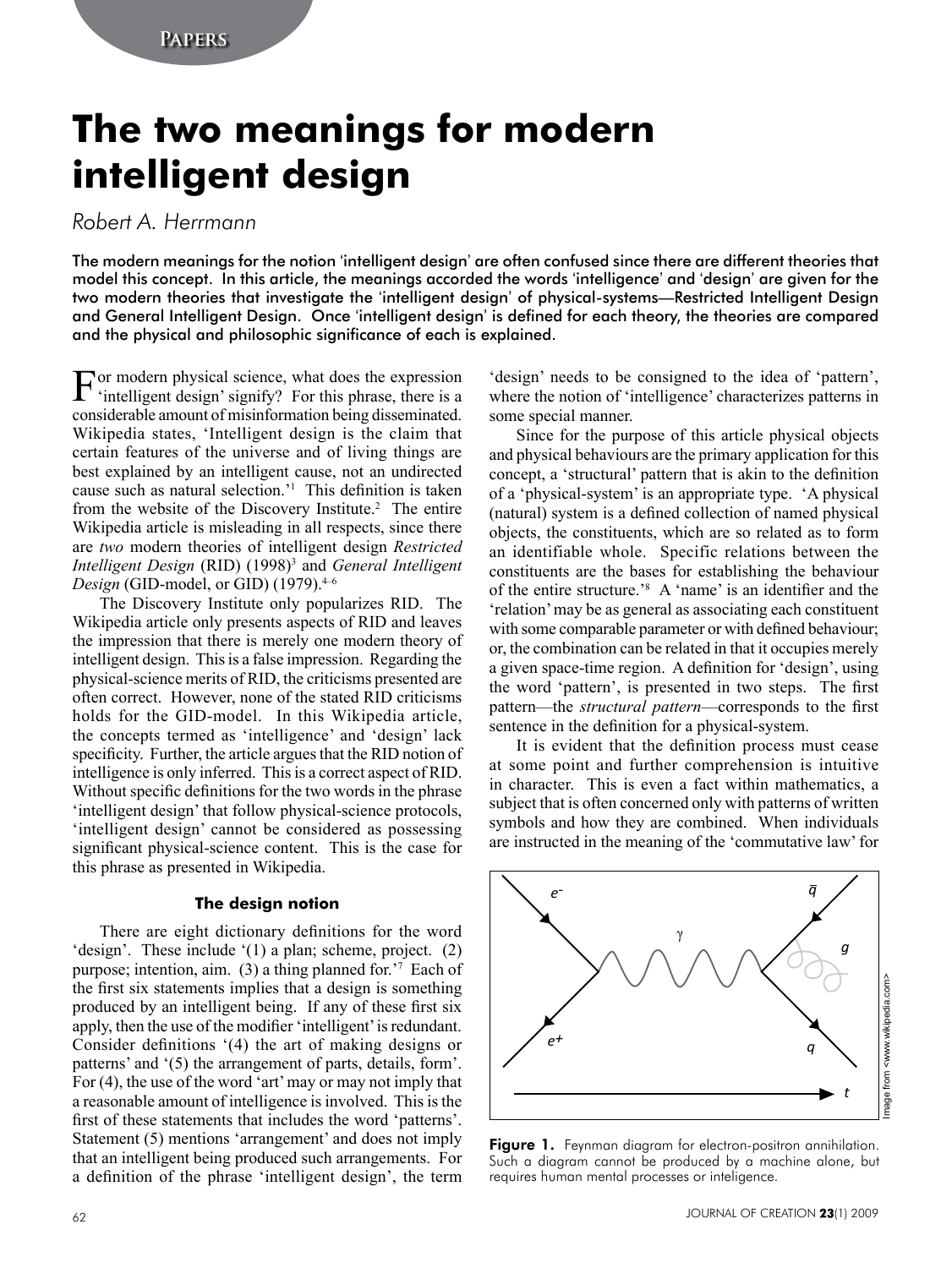**Papers**

Photo from <www.sxc.hu> <www.sxc.hu> from -Photo 1

operations and corresponding symbol manipulation, they might first be given a definition for the symbol  $=$ . Then they might be told that a binary operation | is 'commutative' if for each A, B,  $A|B = B|A$ . The instructor may discuss the vector cross-product and matrix multiplication where this ordered statement need not hold. An individual needs to know that expressing strings of symbols in a left-to-right manner may or may not yield the same value if expressed in a right-to-left manner. Some mathematics and physical-science notions are described via the human



Figure 2. A collection of images in a film represents a *behavioural pattern* made up of individual frames or *structured patterns*.

'two-handed' characteristic. There is a textbook that additionally describes a 'left-hand δ-paving' by inserting a drawing of a human left-hand into a 'paving' diagram.9

What constitutes a structural pattern is that such patterns are specifically described using an acceptable community symbolic or 'image' language. Human mental processes are involved since if the list is descriptive, then the terms must be meaningful to community members. The same is the case when diagrams or images are employed. In modern physical-science, many images that depict physical events cannot be obtained through direct observation by an image-producing machine. Human mental processes may first be used to produce a diagram or image, for example consider a Feynman diagram (see figure 1).<sup>10</sup> The notion of 'intelligence' is reserved for 'how the patterns came into being.'

For an example of a descriptive structural pattern for a biology-community, consider 'microspheres are composed of proteinoids'\*. For an explicit image example, consider an optical micrograph of microspheres.<sup>11</sup>

The second sentence in the physical-system definition is related to the second type of pattern for this 'design' definition. This is the idea that there are 'patterns for behaviour'. A *behavioural pattern* consists of a collection of structural patterns, where they are compared via various parameters. The structural patterns either differ in some describable manner or they do not, and nothing else is stated at this juncture. If a behavioural pattern is formed by a collection of images, then a machine might be able to determine whether the images match.

For an example of a behavioural pattern, consider a piece of motion picture film containing microscopic images of cell growth. Each frame of this film represents a structural pattern and the entire collection of frames represents a behavioural pattern (figure 2). Relative to patterns, the term 'design' used in the following sections is liberally defined as being a structural or behavioural pattern.

#### **Surmised intelligence**

The notion of 'intelligence' may require a design to be selected for a describable 'purpose or aim or function.'

Dembski writes, 'Specification in biology always makes references in some way to an organism's function.'12 In many cases, such functionality is biological in character and corresponds to an aim or purpose. Webster defines 'purpose or aim' as '(1) that which a person sets before himself as an object to be reached or accomplished; aim, intention; design. (2) end in view; the object for which something exists or is done.'13 Definition (1) is used to describe, partially, a form of human intelligence that formulates and describes purposes or aims for various designs.

For the remaining aspects of what constitutes this form of intelligence, human mental processes employing an appropriate language lead to a choice from a collection of descriptions for purposeful designs. The one chosen is for a design that satisfies a specifically defined function. 'Intelligence' characterized in this manner is called *surmised intelligence*. That is, an agent that exhibits surmised intelligence is assumed to possess intelligence based upon choosing a specific design that satisfies a described purpose. No scientific measurements or characteristics indicate specifically that surmised intelligence is being applied.

For example: a group of individuals comes upon two boxes: one red and one blue (figure 3). Each box has an opening at one end. Each individual observes five mice entering each box through this opening. Those that enter the red box rapidly emerge. Eventually all five mice enter the blue box. None of the mice exit the blue box for two hours after the last has entered. Each individual observes this specific behavioural pattern and each infers that the blue box is a type of mousetrap. However, the blue box could actually be designed for an unobserved purpose such as an experimental 'transporter'.

Surmised intelligence produces controversies because such intelligence is not revealed through 'logical demonstration'. Community G argues that a selected design reveals surmised intelligence. Community E argues that the same design does not reveal surmised intelligence due to a necessary additional feature. One example should suffice

<sup>\*</sup> Technical terms are defined in the glossary.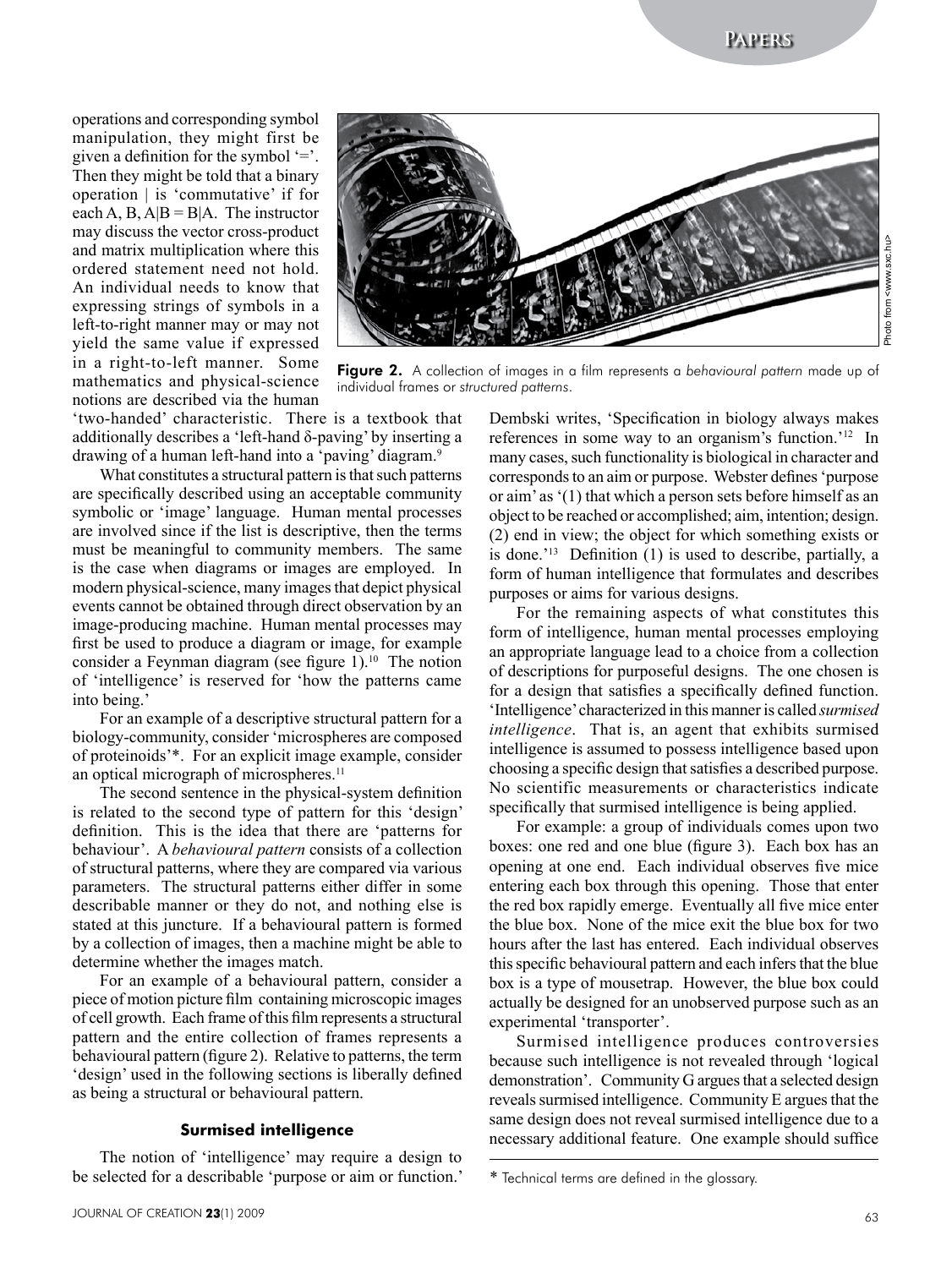

Figure 3. A surmised intelligence observation. When mice do not exit a box for two hours, the observers make inferences about what has happened inside the box.

to illustrate this point. Consider irreducible complexity. Dembski states, 'A system is irreducibly complex if it consists of several interrelated parts so that removing even one part completely destroys the system's function.' A standard example is the basic mousetrap composed of a platform, a hammer, a spring, a catch and a holding bar. If any one of these components is removed, then the device will not function as a mouse trap. It is the object's specified purpose that indicates surmised intelligence. For RID, the term 'complex' indicates that, within our universe, it is highly improbable that such a device will form, from its constituents, through the application of any specifically categorized physical processes. But, an identified irreducibly complex biological system is not interpreted by members of community E to be intelligently designed, since in their view an intelligent construction would include a 'backup system'. A basic example is the bacterial flagellum. Although members of community E may not be able, as yet, to predict various biological designs from their accepted theories, such designs would not be classified as displaying a type of 'natural-intelligence' unless they reveal functional redundancy. Irreducibly complex designs do not exhibit the necessary redundancy and members of community E reject the 'intelligent' modifier. Dembski states that (specified) irreducibly complex designs are examples of his notion of designs exhibiting specified-complexity. Surmised intelligence is implied and can vary with training in that one individual is trained to recognize that structural patterns satisfy a specific purpose while another individual who lacks such training does not recognize their purpose.

Typically, modern secular philosophies of science do not include the notion that a 'purpose' is associated with an intelligent desire to achieve a goal. For them, associating such purposes with an intelligent agency is an external and irrelevant connection. One example should suffice. In the subject Quantum Logic\*, there is a specific notion called the Mittelstaedt conditional. The Mittelstaedt conditional\* is compatible with a classical-styled logic-system\*. However, in Quantum Logic one is warned to ignore the

fact that the Mittelstaedt conditional represents intelligent deduction. On the other hand, the terms 'purpose', 'aim' and 'function' can be part of a community's vocabulary and their usage justified apart from the assumption of an intelligent agent that is a normally implicit in the terms.

The use of the word 'intelligent' does not

signify that individuals who use this word do not apply the basic canons of the scientific method. The only diverse feature may be that other science-communities do not modify members of a list of causes for specific designs with the word 'intelligent'. This lack does not mean that the term 'intelligent' cannot be included within a list of sciencecommunity terms. But, if by an appropriate means a specific form of universe-generating intelligence is measurable, then all science-communities should accept the term 'intelligent' as meaningful.

#### **Restricted Intelligent Design**

In this section, for the phrase 'intelligent design', the noun 'design' means structural or behavioural patterns and the word 'intelligence' signifies surmised intelligence. An intelligent agency (i.e. action), via an intelligent agent (i.e. initiator of the action), is assumed to produce a surmised and intelligently designed pattern.

For an event E, a chosen description  $D^*$  that corresponds to an observed design is selected using surmised intelligence. Additionally, the selection is partially based upon the following criteria. For a science-community, consider a list  $M = \{all known and verified physical laws and$ physical-science theories that they classify as physical regularities}. Let  $C = \{all other accepted and verified$ chance-related probabilistic models for physical behaviour such as those that use probability density functions to predict behaviour}.19 Set C 'applies only to agents who believe that they have a complete list of the chance processes that might explain E'.20

For an unconditional RID conclusion, the set C is exhaustive. However, this property cannot be verified and it is a fact that the contents of M or C are altered by certain science-communities. Although there seems to be a controversy as to how one describes the sets M or  $C<sub>1</sub><sup>21</sup>$ members of M or C can be accepted by a science-community as depicting physical behaviour without any further requirements. Moreover, along with the 'regularities' requirement, members of M are given a probabilistic component by stating that designs produced by them are 'highly probable'.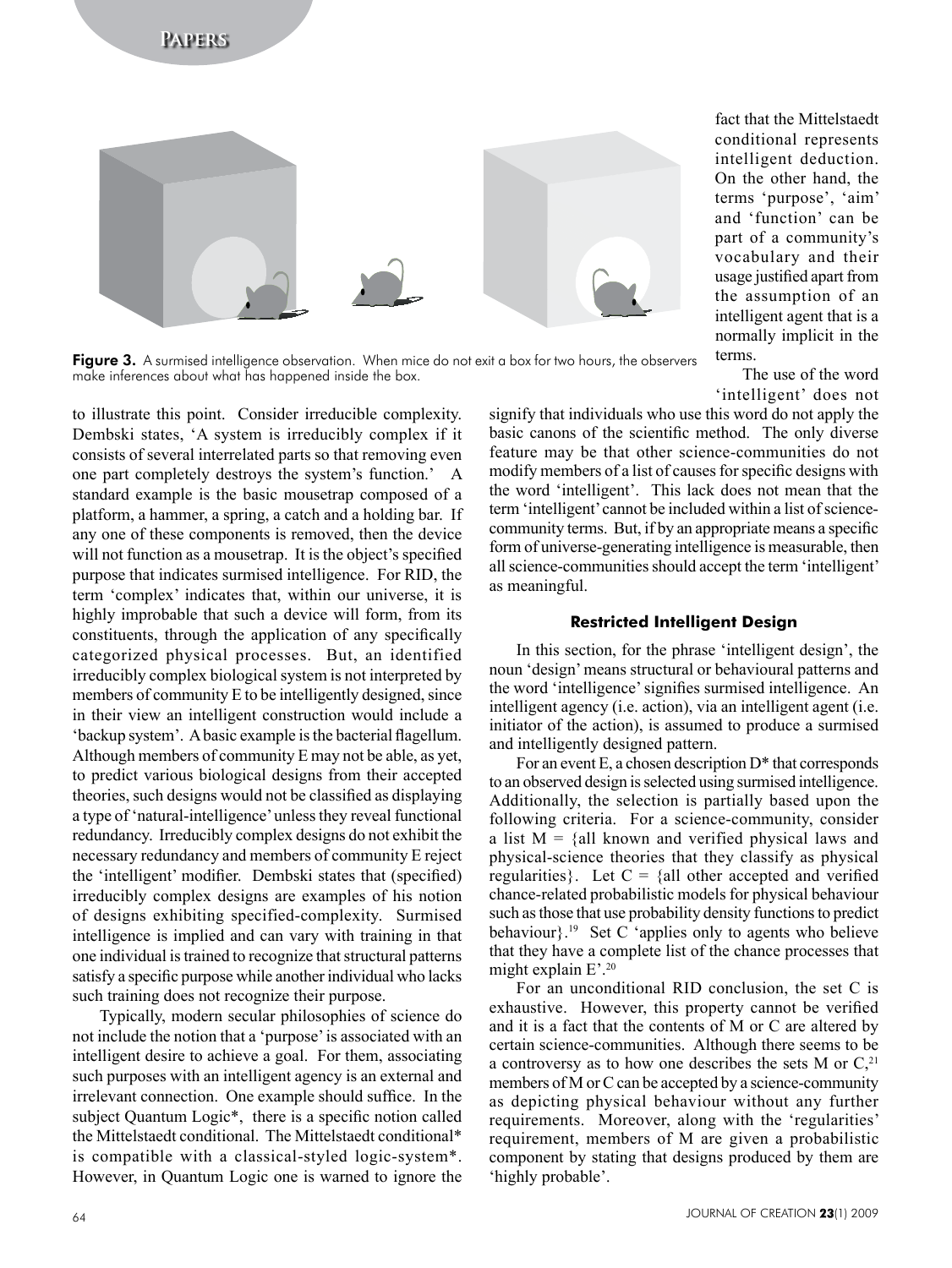(1) Analysis implies that the specified design represented by D\* is not, in a general sense, the result of relevant members of M. For the members of C, an entire relevant subset R is considered. (2) Statistical arguments are mounted that tend to show that it is extremely improbable that R in its entirety can produce the design represented by D\*. This is the notion of 'complexity' as used in RID. Complexity corresponds to improbability. But, the design is not improbable in an unconditional sense. Under a philosophy of science stance that may not be tenable, all RID improbability statements signify that it is highly improbable that any member or members of an entire 'chance category', as represented by all relevant members of C, produce the design.<sup>22</sup> The fact that  $D^*$  describes an actual design is coupled with  $(1)$  and (2) and, by implication, intelligent agency remains as the viable cause.<sup>23</sup>

The RID approach is termed as 'restricted' since the conclusions regarding intelligent agency apply to comparatively few designs. And, neither members of M nor C are RID intelligently designed. Moreover, a large group of scientists consider *all* designs to be fundamentally the result of probabilistic chance behaviour. For them, RID has no content and is meaningless.

Unconditional RID conclusions are dependent upon complete knowledge in that all physical-system probabilistic behaviour is describable, via a relevant symbolic language or images, through application of human intellect.<sup>24</sup> This requirement may be untenable for a specific design since C need not be exhaustive but may only appear to be so. This sentiment may have been explicitly stated by Dembski.<sup>25</sup> Invoking the notion that set M may be incomplete or all the relevant members of C may not be known greatly weakens any RID argument for intelligent design. Purposeful choice has no explicit definition that can, in the customary sense, be scientifically measured or characterized.

It is a statistical analysis relative to R that leads to the RID improbability conclusions. Due to a lack of a scientific definition for 'intelligence', RID is rather incompatible with the basic canons accepted by the majority of the physicalscience communities. This does not mean that a sciencecommunity cannot include RID within its canons.

There is more than one philosophy of science and organizations can alter their canons. Retaining all of the common canons but including arguments for a list of purposes, if identified as such, certainly should not be considered as a weakening of a scientific method. To choose RID as a justification requires philosophic and empirical considerations rather than exact rational demonstration. Significantly, there is no RID approach that can rationally identify an intelligent agent as a 'higher-intelligence'.

Since RID conclusions correspond to no mechanisms described by members of M or C, then some positive RID conclusions might be useful to secularists who accept the stochastic process philosophy\*. Such RID conclusions could foster research activities that might lead to appropriate mechanisms that, when added to M or C, eliminate various RID inferences.

## **General Intelligent Design (GID)**

The original (1979) mathematically based theory for intelligent design investigates the verb 'to design' rather than the noun form of 'design'.4,5;28–30 Mathematically characterized intelligence is investigated using 'physical process relations'. These are binary relations where each member relates a first object description or image to a second object description or image. They represent the known physical processes that, when applied to the first described object, yield the second described object. This corresponds to the verb 'to design'. Independent from the patterns produced, all known scientifically verified physical process relations are intelligently designed since they correspond to specific logic-systems. The physical designs produced are not *ad hoc* or haphazard applications of physical processes but are intelligent applications. Each scientifically verified physical process that produces or alters the behaviour of a physical-system is GID intelligently designed. The consequences of such processes, both the production of a physical-system and alterations in its behaviour are also GID intelligently designed. Expressed in terms of patterns, all specifically described and verified structural and behavioural patterns are produced by intelligent agency.

Since the original theory is distinct from RID, its name was changed to the 'General Intelligent Design Model' (GID). RID cannot supply any physical mechanisms that lead to the designs investigated.29 For RID to apply unconditionally, one must have relevant and complete describable knowledge. However, the maximum GIDmodel, as presented in this article, is independent from the actual content of both M and C. All that the GIDmodel requires is that the members of both M and C be obtained via basic logic-systems. Obviously, RID neither predicts nor gives a 'better' explanation for behaviour based upon physical terms only. RID is not falsifiable in the Popper\* sense. The GID-model is scientifically testable and falsifiable and is an interpretation of a Theory of Everything—the General Grand Unification Model (GGU-model).

For this article, the GGU-model is not discussed in detail. However, generally and in a direct manner, the GGU-model uses mathematical operators (i.e. functions) that mimic collections of physical processes; processes that either produce or alter the behaviour of physical-systems within a universe. These operators produce structural or behavioural patterns. In particular, each operator is applied to a description or an image that *represents* either the actual physical-system constituents, or the physical-system as a whole. Then the operator produces a description or image that represents either a physical-system composed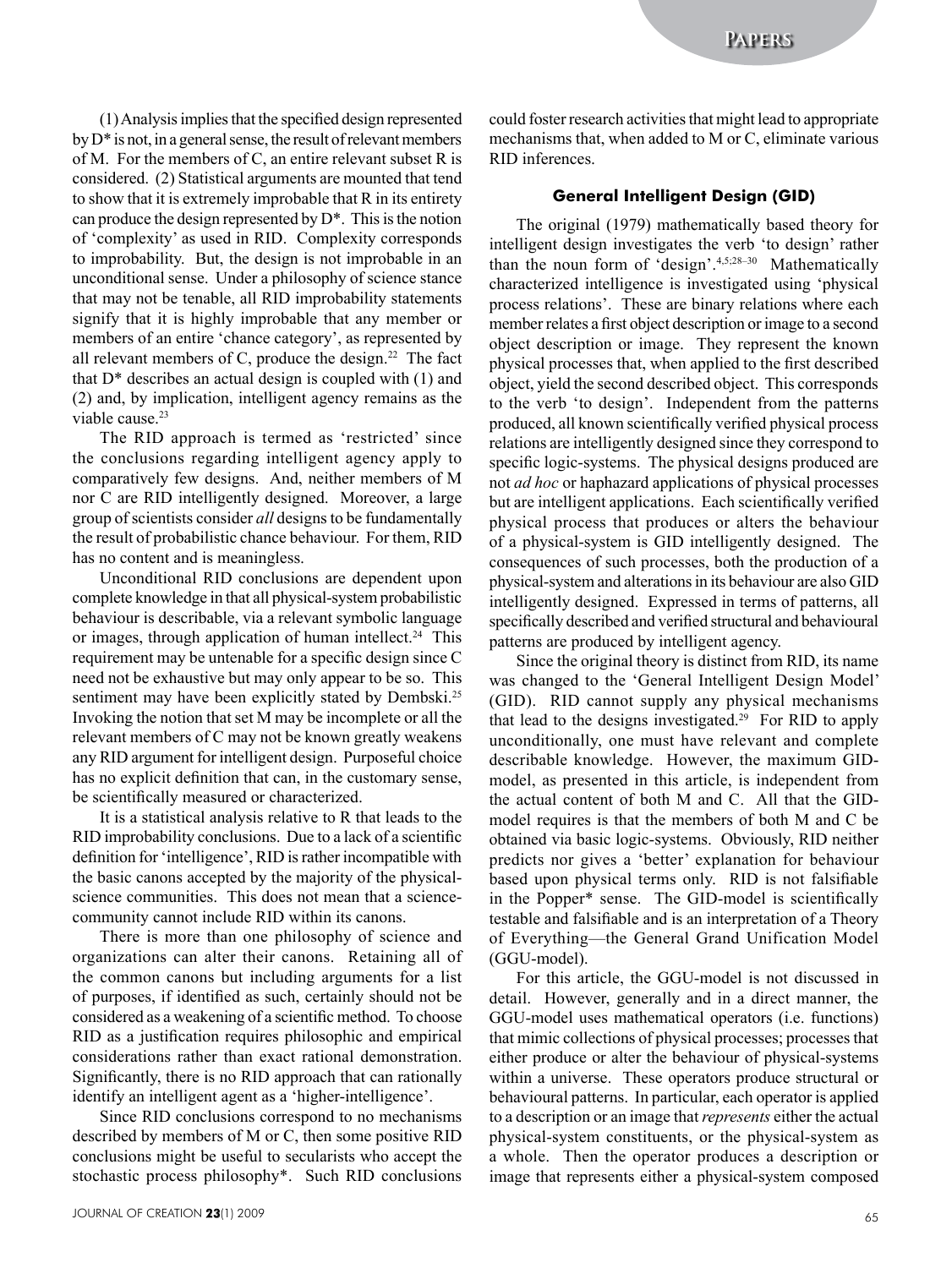of the constituents, or alterations in the physical-system's behaviour. The operator **\*S** is applied to a physical-like object and the result is a set of structural patterns that are represented by descriptions or images. This set contains representations for the constituents of 'time-developing' physical-systems.

Each accepted physical law or verified physical theory is represented by a GGU-model operator and this collection of operators produces the detailed designs for physical-systems governed by such laws and theories.30–36 The operator **\*S**, as mathematically obtained from defined operator S, is the basic operator used to produce our universe as an entire entity. The construction of the GGU-model follows the rules for the mathematical modeling of physical-systems and is an acceptable physical theory. How does the GGU-model relate to an exact definition for intelligence?

Each GGU-model physical-system generating operator has certain meaningful characteristics that yield the GID interpretation. The notion of 'intelligence,' as modeled by the GID-model interpretation, is explicitly related to agency or to an agent. The GID-model interpretation determines whether an action, independent from the design produced, is an intelligent action.

The GID-model interpretation is distinct from the physical process interpretation. Further, there is a vast amount of direct and indirect evidence that supports the GID-model interpretation.<sup>37</sup> For the GID-model, the meaning of the term 'pattern' is the same as for RID. Basically, two types of GGU-model operators are used. The first type satisfies three characteristics. An application of this type of operator is the first step in the production of or alteration in the behaviour of a physical-system. Distinct from the physical results, the three axioms also model the most basic properties associated with deductive thought.

The stated mathematical characteristics for the first type of operator are equivalent to an informal set of statements termed a *general logic-system*\*.38,39 The most significant statements are the following:

- A) It is required that individuals mentally follow a set of rules applied to members of a language, where a language is a constructed collection of symbolic forms or images.
- B) It is required, as done in formal logic, that individuals mentally make choices from a set of symbolic forms or images that may be potentially infinite.
- C) It is required that individuals mentally compare a finite set of specific symbolic forms or images with a fixed list of symbolic forms or images contained in a 'general rules of inference' and, when the forms or images correspond exactly, to select related symbolic forms or images. [A 'general rules of inference' is a specific mathematically defined collection of relations.] This comparison and selection process is repeated.
- D) When applied to the physical world, it is required that individuals determine mentally when the selections

made in (C) yield symbolic forms or images that represent the production of or alteration in the behaviour of an identified physical-system. This requires an additional finite-choice step.

E) There are finitely many steps in the algorithm that yields a (C)-selected symbolic form or image. Each step has a describable algorithmic reason for the selection. [If an operator, such as S, is applied to objects that represent physical-systems, then, due to the mathematical equivalence, all results are produced by an intelligent agent with properties informally modelled by  $(A)$ – $(C)$ , (E).]

It is important to realize that, for physical behaviour, the (A)–(E) descriptions should be considered as but a *model* for mental processes. Based upon knowledge of a set of axioms, a mathematician writes down a statement 'From P, the consequence Q follows.' The facts are that, usually, 'after' this statement is made a 'proof' is constructed in order to justify to others that specific 'rational' processes can be applied so as to deduce Q. In mathematics and for physical-science derivations as well, the justification follows steps (A)–(E), where these steps model a GID 'signature'. Using a specific proof or physical derivation, others can verify the conclusions rationality.40

In order to continue the GGU-model processes, additional types of mathematical functions are utilized.<sup>41</sup> For example, a mathematically derived 'finite-choice' operator models statement (D). The basic aspects for the GID definition for 'intelligence', in its standard form, correspond to the significant mental procedures that are informally modeled by statements (A)–(E). Individuals often perform these five procedures in the discipline of Mathematical Logic. The three *finite consequence operator* axioms are equivalent to  $(A)$ – $(C)$ ,  $(E)$ . When the structural or behavioural patterns are obtained by application of a finite consequence operator, the finite-choice operator eliminates extraneous deductions. This yields the behaviour-signature—a relation that compares the original constituents or structural patterns with the produced results. Restricting the finite consequence operator's values to a fixed subset of the language being used can eliminate all extraneous deductions and (D) is eliminated. This yields the behaviour-signatures directly.

Since statements  $(A)$ – $(C)$ ,  $(E)$  are informal consequences of a set of mathematical axioms, the mathematical axioms are also said to yield a 'signature' for intelligent design. Distinct from RID, GID intelligent design signatures are exactly defined and they correspond to a representative model described by  $(A)$ – $(E)$ , where the steps  $(A)$ – $(E)$ can be confirmed explicitly. Technically, each described and verified physical law and each scientific theory is representable by a finite consequence operator.

Applications of the modelled physical laws and modelled scientific theories also require that either a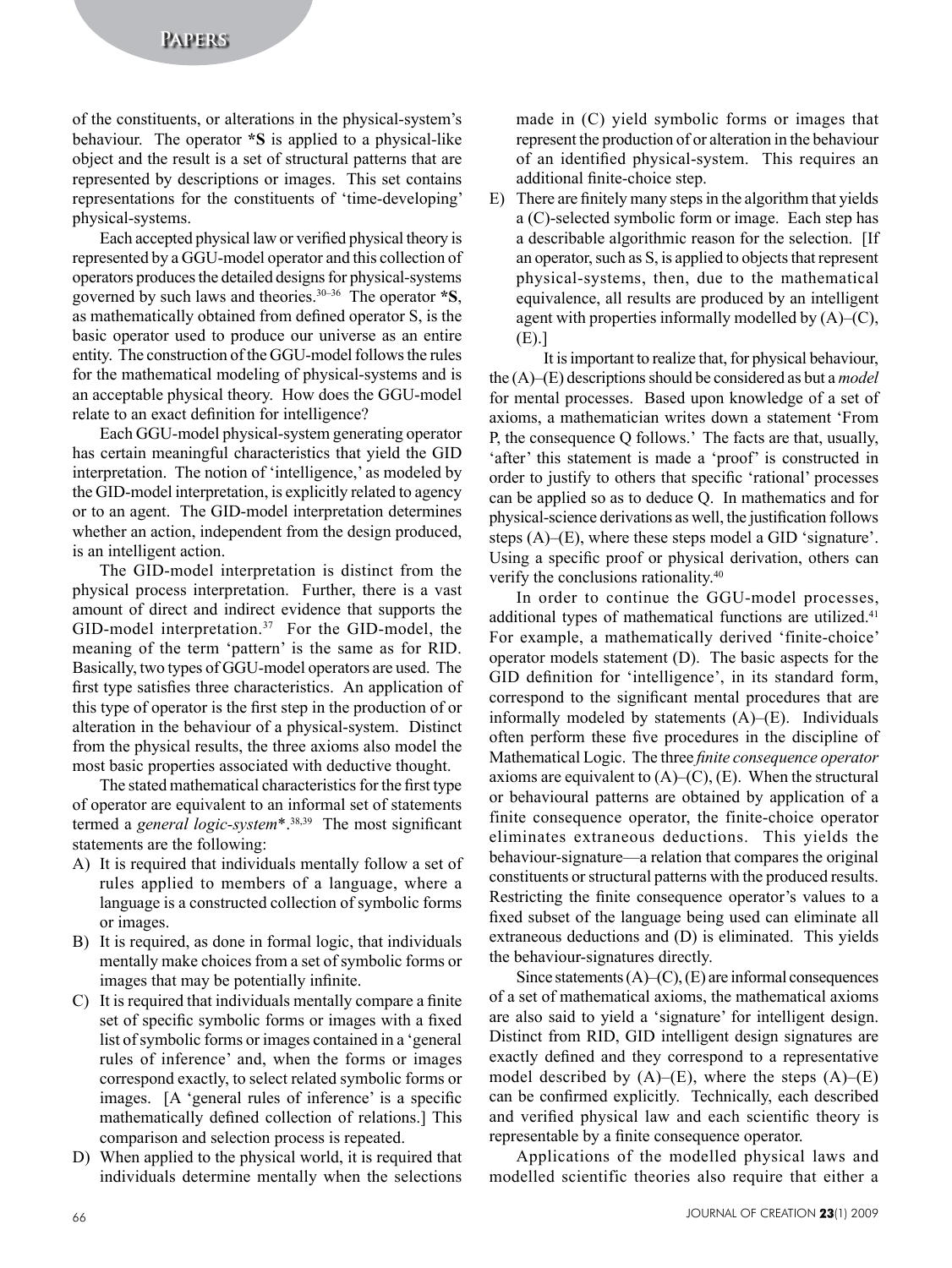language restriction or a finite-choice operator be applied. It is when these finite consequence operators are so constrained that GID physical behaviour-signatures are generated. These behaviour-signatures yield the intelligently designed physical process relations.39

Usually, the actual linguistic construction for verified scientific theories can be explicitly shown to follow, at least, the above  $(A)$ – $(E)$  characteristics. However, as with empirically determined physical laws, if a scientific theory is vaguely stated so that only the physical process relations are generated, then these relations can specifically define a behaviour-signature. Each behaviour-signature defines a logic-system to which  $(A)$ – $(E)$  applies,<sup>42</sup> where the D step is automatically achieved. Consequently, all verified physical laws and scientific theories are established as intelligently designed via GID.

The coupled GGU-model and GID processes are as follows: in a manner similar to theory construction, but in more detail, there is a 'higher-intelligence' **H** that designs the operators that detail and represent physical processes. Once constructed, the mathematical operators, at least, represent each member of the set of all sciencecommunity physical laws and scientific theories such as members of either M or C. After application, each such operator is restricted to a previously selected portion of the language and this generates a behaviour-signature finite consequence operator with the defined GID intelligent agent characteristics.43 For any other case, the behaviour-signature is directly obtained. For a verified physical theory or law, what an intelligent agent behaviour-signature does is to produce directly a physical-system from its constituents or directly produce an alteration in the behaviour of a physicalsystem without individual application of any other operator and without any additional 'extraneous' deductions. There is a final and rather technical process that is modeled after the human ability to collect finitely many objects. This final process uses the information contained within the descriptions or images to produce the physical results being depicted. However, there is one attribute that seems to guide much physical behaviour and that has not, as yet, been considered.

Physical theory predictions that have statistical components require an additional step when an actual physical event occurs. This means that although the production of or alterations in the physical behaviour of a physical-system are intelligently designed, the actual real occurrence of a collection of such designed events is controlled statistically. When necessary, an intelligent agent P controls this additional statistical requirement for the GID-model. However, this agent is classified as a 'pure higher-intelligence'.

A 'higher-intelligence' is partially characterized by (A)–(E) but each mental activity stated also applies, at least, to the 'hyperfinite' world,<sup>44</sup> a non-standard notion. Intuitively, such intelligence can usually be characterized as 'more powerful' than the intelligence displayed by any biological object that displays (A)–(E) intelligence. *Ultralogic* operators represent a higher-intelligence. For example, in statement (E) the word 'finite' is replaced with the word 'hyperfinite'. If (E) is compared with the modified version, then intuitively a nonfinite collection of steps can be utilized by a higher-intelligence for a logical argument as easily as human beings use but finitely many steps. The higher-intelligence can also replicate human thought processes. For the specific case of controlling statistical behaviour, the ultralogic P that rationally exists cannot be completely described in logic-system form via a standard language. A complete general logic-system for P exists mathematically and is indirectly verified from the predicted evidence.45

In general, it is not necessary to employ GID statements specifying that definable intelligent agents produce designs. The GID-model is but an additional interpretation of the GGU-model and, as with the Quantum Logic example, this interpretation can be ignored and considered as but an irrelevant artifact. On the other hand, the GID-model satisfies all of the required scientific protocols. The higherintelligence interpretation is indirectly verifiable and it is a falsifiable scientific theory with a vast amount of available evidence. It can be accepted based upon these criteria. A science-community can reject RID because it does not follow their scientific predilections. Distinct from RID, rejecting the GID-model interpretation does not yield a rejection of the GGU-model.

Every physical law and every verified physical theory prediction is direct evidence for the GID-model. This form of direct evidence corresponds to how physical processes are detected. Being characterized as a relation, a physical process is revealed by the results that occur when the process is applied to specific physical objects. Each describable physical process relation corresponds to a behavioursignature. Although the signatures are restrictions to the physical-world of higher-intelligence regulations, it is a remarkable fact that the universe controlling physical laws and verified physical theories are comprehensible at the human level of intelligence. For this reason, human beings can use them to construct a manmade material universe, a universe that can serve either good or evil intentions.

Is there a relationship between GID and RID? Suppose that, for a specified design, members of M or C model all relevant physical behaviour that could produce the design. Let the design description D\* be RID attributed to a surmised intelligence. Hence, neither members of M nor C produce the design. This intelligence is not identified more specifically by the RID approach. However, it is identified explicitly as a GID higher-intelligence. This higherintelligence is represented by an operator *C* that is composed of **\*S** coupled with three other higher-intelligence processes,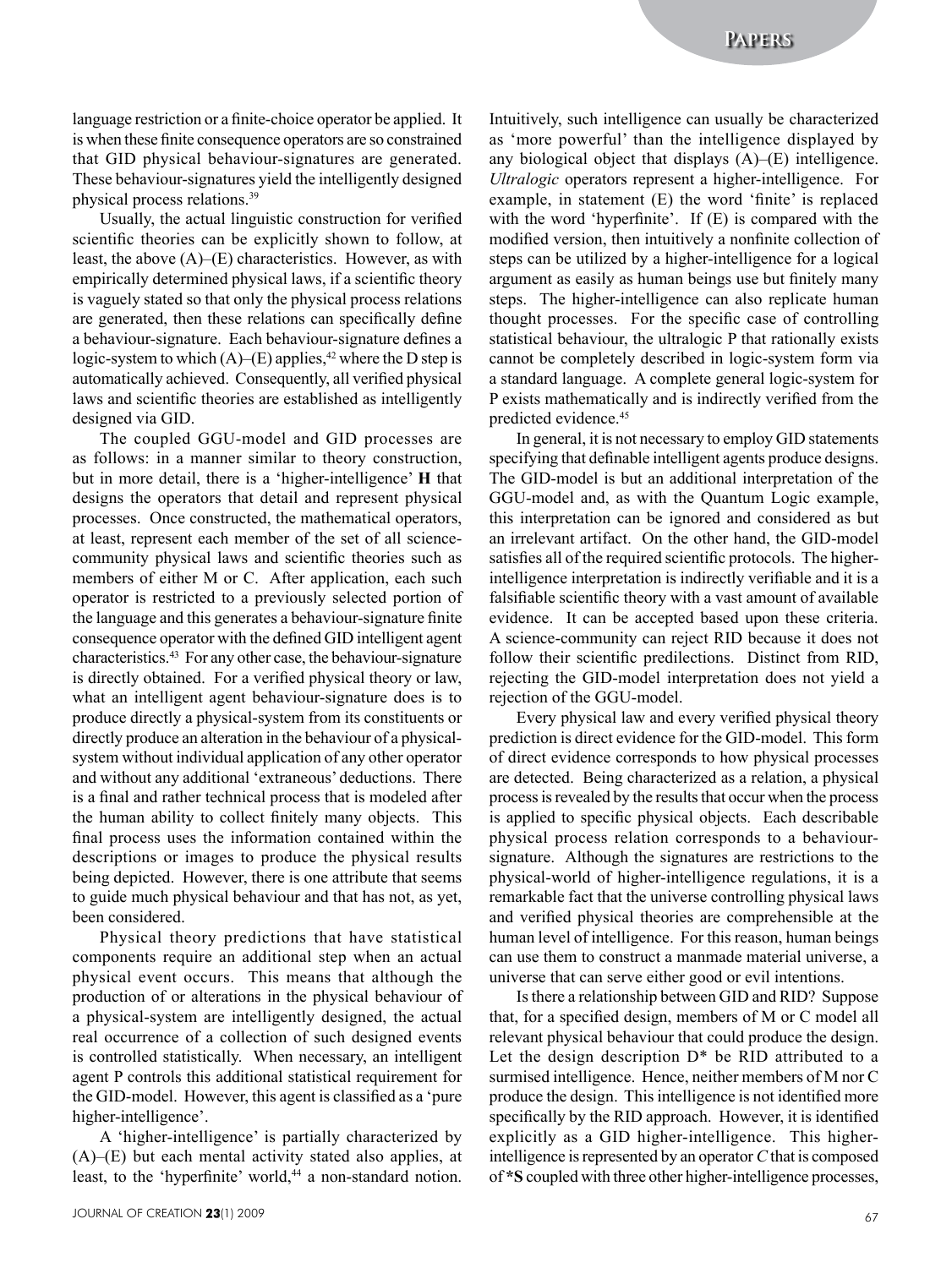and it produces each RID identified design. Further, *C* represents the underlying intelligence that exists even in the case that standard operators produce the designs.

Importantly, the GID-model interpretation satisfies all of the canons for modern verified physical theories. The GIDmodel does not make judgments as to a design's purpose based upon human intelligence. It is shown elsewhere that there are specific steps that will falsify the GID-model.<sup>46</sup> Thus far no GID-falsifying real physical behaviour has been demonstrated to exist.

## **Theology**

As a cosmogony, the GGU-model is capable of generating infinitely many different cosmologies. It can generate every proposed secular and theological cosmology. Of significance, the GGU-model can generate a cosmology that satisfies a strict Genesis 1 interpretation and the complete universe as observed today without contradicting young-earth evidence. RID cannot identify an intelligence that is not biological in character. But a non-biological higher-intelligence can be rationally described via GID and all of the cosmologies are generated and sustained by such a higher-intelligence. The GID-model rationally describes a higher-intelligence that satisfies the biblically described characteristics for God. The GID-model satisfies a general biblical purpose as implied by Romans 1:20. It verifies that our universe displays God's higher-intelligence. Of considerable significance is the fact that there is a vast amount of indirect scientific evidence for the existence of this specific higher-intelligence.

#### **Glossary**

**Classical-styled logic-system:** This is a general logicsystem that uses the classical logic as first investigated by Aristotle. There are formal mathematically expressed rules of inference that yield all of these classical rules of inference. It is the everyday rules of inference used by humanity and almost all science-communities.

**General logic-system:** Formally this is a collection of mathematical relations, where the relations model rules of inference. To use this collection of relations, individuals most follow a fixed algorithm. This algorithm leads to the informal statements  $(A) - (E)$ .

**Microspheres:** These biological objects form when solutions of proteinoids are cooled. Proteinoids are the thermal synthesis of polypeptides.

**Mittelstaedt conditional:** In quantum logic, this is a mathematically expression that models a type of deduction.

**Popper falsification:** Popper claims that the testability of a theory and falsification are different concepts. To falsify scientific theory, one supplies a statement using the theory language and if the statement were experimentally shown to

be false, then it would invalidate the theory. For Popper, an attempt to experimentally verify such a statement may not be presently possible. Thus the statement need imply that an experimental verification can be made but certain additional conditions must be met. For example, a statement may require extreme temperatures for experimental verification. Hence, only when such temperatures are achieved would statement verification be possible.

**Quantum logic:** In quantum physics, certain microphysical processes may not be following the rules of classical logic. This is a mathematical theory that, among other aspects of quantum physics, uses the concepts of lattice theory and attempts to find a mathematical model that replicates these microphysical processes.

**Stochastic process philosophy:** This is a philosophy that states that all physical behaviour is probabilistic in character and only probabilistic models can replicate the behaviour. It claims that no physical behaviour can be explicitly modelled by a deterministic model.

#### **References**

- 1. Wikipedia, Intelligent Design, <en.wikipedia.org/wiki/Intelligent\_ design>, 25 Aug. 2008.
- 2. Discovery Institute, <discovery.org/csc/topQuestions.php#questionsAbo utIntelligentDesign>, 25 Aug. 2008.
- 3. Dembski, W.A., *The Design Inference—Eliminating Chance Through Small Probabilities*, Cambridge University Press, Cambridge, England, 1998.
- 4. Herrmann, R.A., Mathematical philosophy, *Abstracts of Papers Presented before the American Mathematical Society* **2**:527, 1981.
- 5. Herrmann, R.A., The reasonableness of metaphysical evidence, *Journal of the American Scientific Affiliation* **34**:17–23, 1982.
- 6. Herrmann, R.A., *The Theory of Ultralogics*, 1993, <arxiv.org/abs/ math/9903081>, 25 Aug. 2008; <arxiv.org/abs/math/9903082>, 25 Aug. 2008; <arxiv.org/abs/math/0605120>, 25 Aug. 2008.
- 7. Webster, N., *Webster's New Twentieth Century Dictionary, Unabridged*, 2nd ed., Simon and Schuster, New York, NY, p. 473, 1979.
- 8. Herrmann, R.A., *Science Declares Our Universe is Intelligently Designed*, Xulon Press, Fairfax, VA, p. 32, 2002.
- 9. Stroyan, K.D. and Luxemburg, W.A.J., *Introduction to the Theory of Infinitesimals*, Academic Press, New York, NY, 1976.
- 10. Herrmann, ref. 8, p. 97.
- 11. Thaxton, C.B., Bradley, W.L. and Olsen, R.L., *The Mystery of Life's Origin: Reassessing Current Theories,* Philosophical Library, Inc., New York, NY, p. 183, 1984.
- 12. Dembski, W.A., Science and design, *First Things* **86**:26, Oct. 1998, <www. firstthings.com/article.php3?id\_article=3580>, 25 Aug. 2008.
- 13. Webster, ref. 7, p. 1465.
- 14. Dembski, ref. 12, p. 26.
- 15. Dembski, ref. 12, p. 24.
- 16. Dembski, ref. 12, pp. 25–26.
- 17. Beltrametti, E.G. and Cassinelli, G., The logic of quantum mechanics; in: *Encyclopedia of Mathematics and its Applications,* Vol. 15, Addison-Wesley, Reading, PA, p. 261, 1981.